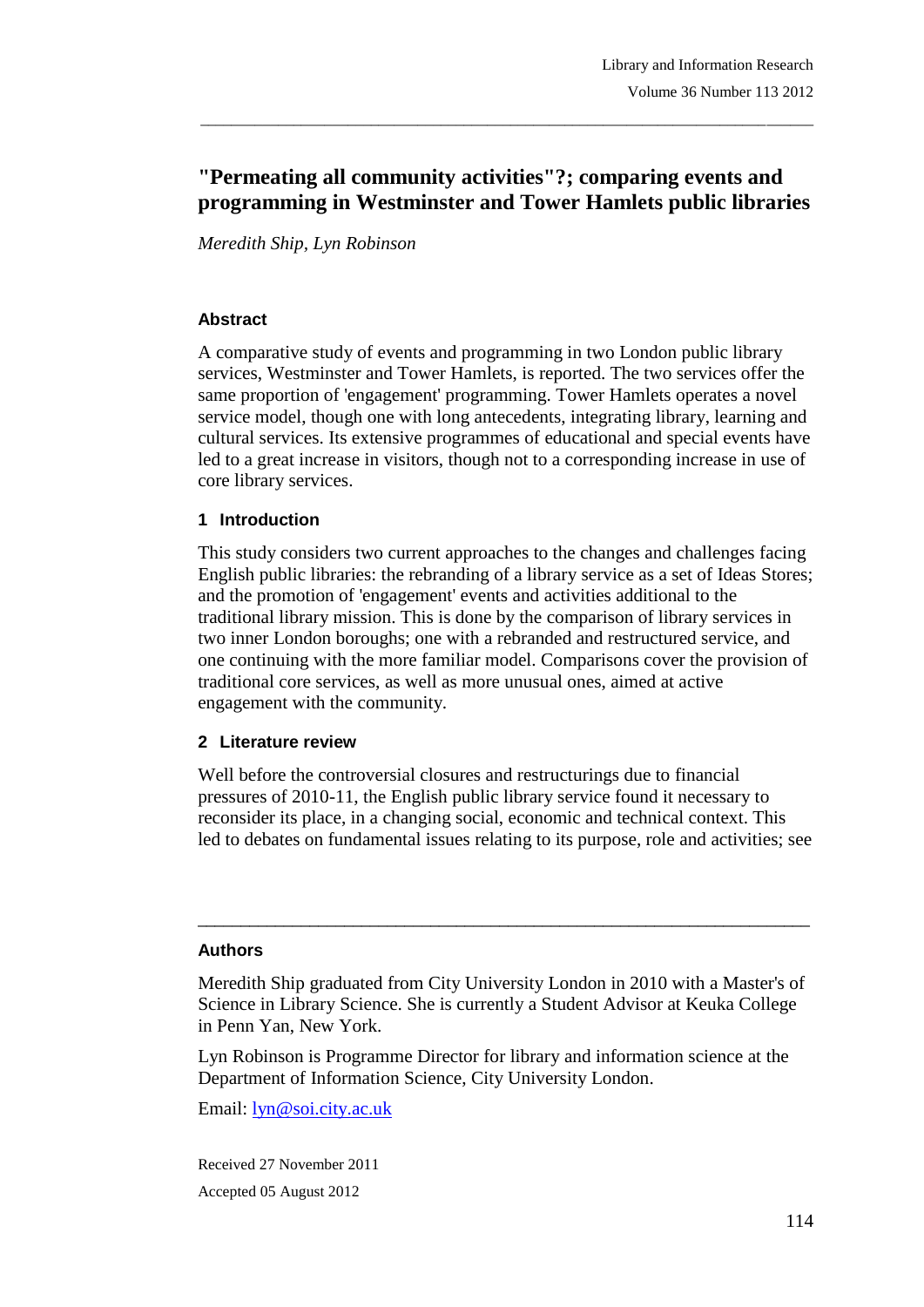for example, Black (1996), Usherwood (2007), McMenemy (2009) and Pateman and Vincent (2010).

\_\_\_\_\_\_\_\_\_\_\_\_\_\_\_\_\_\_\_\_\_\_\_\_\_\_\_\_\_\_\_\_\_\_\_\_\_\_\_\_\_\_\_\_\_\_\_\_\_\_\_\_\_\_\_\_\_\_\_\_\_\_\_\_\_\_\_\_\_\_\_\_\_\_\_\_\_\_\_

Two significant responses to this changing environment have included: rebranding, as Idea Stores [Tower Hamlets], Discovery Centres [Winchester], iKnow [Gateshead], REAL [Glasgow] and others (Hood and Henderson 2005). Often, but not always associated with such a rebranding is an emphasis on new kinds of services, beyond the familiar provision of documents, information, and reading/study spaces (Clarke, 2007; Begg, 2009; Pitman, 2012).

It should be noted that, although a 'community hub', as such rebrandings have often been termed, may seem a very modern concept, this image for the public library is, in fact, quite long-standing. Murison (1988, 126) wrote of post-1974 UK library development with the:

*realization that the library is not limited in its work to its own building, to its stock or to its staff. Because it is a social institution which will affect people's whole lives it is imperative that it should permeate all community activities.*

#### (Murison, 1988, 126)

In earlier years, Eric Leyland, librarian of the East London borough of Chingford, envisaged community cultural centres with public libraries as their nuclei (Leyland, 1938; Kelly, 1973), while Edward Sydney, librarian of another East London borough, Leyton, between 1934 and 1950:

*declared that the library should be 'the headquarters of all local cultural activities', and should be equipped for this purpose.*

(Kelly, 1973, 307)

They may also act as "one of the fundamental instruments in the continuous education and development of the adult citizen" (McMenemy, 2000, 20).

The definitions of "traditional" and "engagement" are taken from those used in the influential modernisation review of the English public library service (DCMS, 2010). Here, the "core offer" includes:

*free access to a range and quality of book stock to browse and borrow and online resources and information that meet local needs (including e-books as the market grows).*

(DCMS, 2010)

This is supported by provisions for physical and online access and use. A "local offer", to be geared to local needs, includes provision for learning, an events programme, programmes of engagement with the community, and provisions of space for various community use.

We use the term "traditional' in this paper following usage in the DCMS report, which notes that "libraries' traditional role has been providing books, learning and information" (DCMS, 2010, 38). Similarly, the term "engagement" is used with the same meaning as in the report: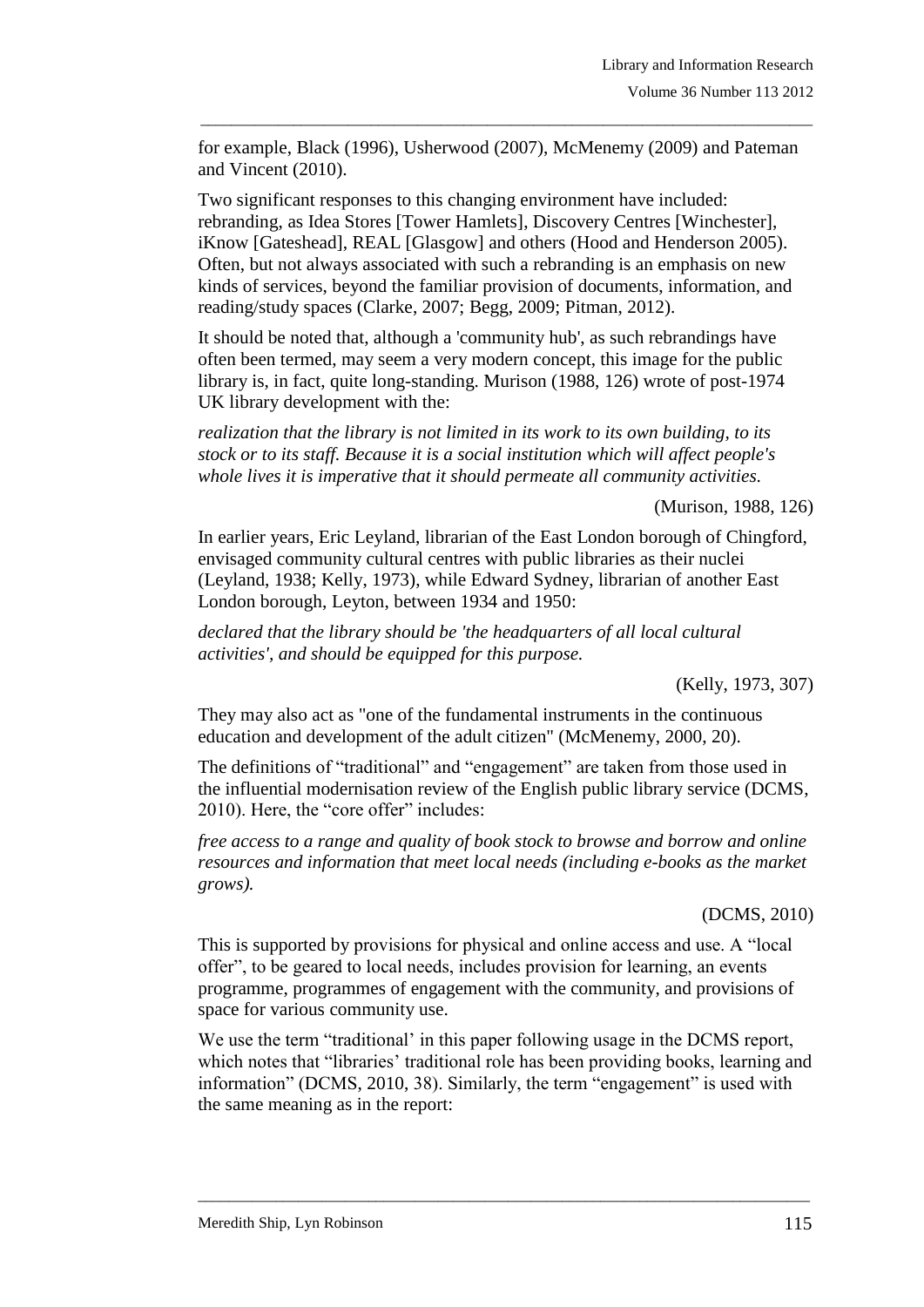*as every good librarian knows, public libraries are not about sitting back and passively waiting for people to borrow your books – they are about active engagement with the community.*

\_\_\_\_\_\_\_\_\_\_\_\_\_\_\_\_\_\_\_\_\_\_\_\_\_\_\_\_\_\_\_\_\_\_\_\_\_\_\_\_\_\_\_\_\_\_\_\_\_\_\_\_\_\_\_\_\_\_\_\_\_\_\_\_\_\_\_\_\_\_\_\_\_\_\_\_\_\_\_

## (DCMS, 2010, 3)

For the purpose of this study, 'engagement' programming is understood as the use of the library space for events other than those centred on books, reading, and information provision. This categorisation covers a very wide variety of education, cultural and recreational events, and is aimed to capture the extent to which the library is operating away from strictly collection-based activity. While the best way of distinguishing between these two forms of library activity, and the best names for them, may be debated, the approach taken here, based on the definitions of the modernisation review, certainly allows insight into the issues.

Programming of this sort, although it is sometimes regarded as a novel idea, has a long history in the UK public library; as Begg (2009, 631) points out, "library buildings have always included space for non-book activities and materials". Kelly (1973) and Ship (2010) give numerous early examples, from wildflower stands at Bromley, to a movie club at Leytonstone and theatrical performances at Swindon. Sydney (1950), referred to above, describes extensive programmes of this kind, both of a cultural and an educational nature, in the UK service of 60 years ago. Surveys carried out in 1964 (Joliffe, 1968) and in 1970 (Whatley, 1972) show the diversity of innovative programming in UK public libraries at that time, usually under the heading of 'library extension activities'; from pet workshops at St Helens, to flower shows at Lambeth and concerts at Hackney.

The extent to which the public library should be involved in such programming has been a matter for debate. McMenemy (2009), for example, reminds us that lifelong learning – which not need be directly associated with books or library services – is a continuous strand in the development of the public library service, while the IFLA Public Library Service Guidelines recommend that:

*wherever possible the library should also be available for community use, for example, for meetings and exhibitions and in larger buildings for theatrical, musical, audiovisual and media performances.*

### (Koontz and Gubbin, 2010, 15)

Such programming has been shown to be of value for particular groups, such as female patrons (Cassell and Weibel, 2007) and recent immigrants (Varheim, 2011). Other commentators, such as Usherwood (2007), while defending the role of the public library in promoting cultural events, are concerned that this may mean an undesirable move away from core mission, essentially to do with books and information. This study aims to examine these issues, albeit on a small scale.

### **3 Study background and objectives**

The library services of the inner London boroughs of Tower Hamlets and Westminster were chosen for the evaluation, as an example of a service which has undergone a well-publicised rebranding and restructuring, and an example of a comparable service which offered a well-known and well-respected library provision without having undergone restructuring. Although the two boroughs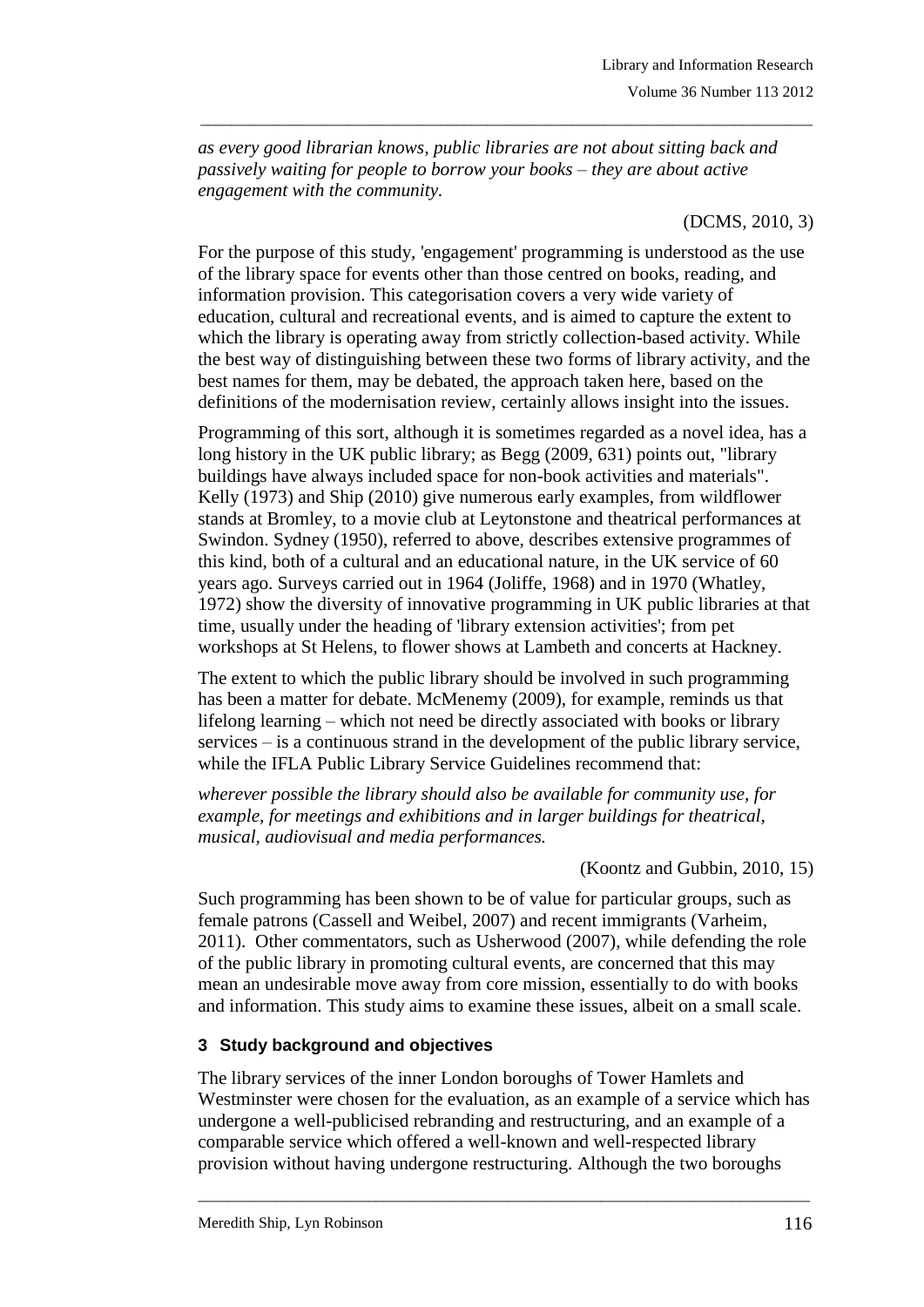have different socio-economic profiles, and have traditionally been controlled by local governments of differing political views, the commonality in situation (inner London), size (area 7.6 and 8.3 square miles respectively), population (252,000 and 221,000 respectively), and financial resources makes for a realistic comparison. Full comparative data for the boroughs are provided by the Greater London Authority (GLA, 2011).

\_\_\_\_\_\_\_\_\_\_\_\_\_\_\_\_\_\_\_\_\_\_\_\_\_\_\_\_\_\_\_\_\_\_\_\_\_\_\_\_\_\_\_\_\_\_\_\_\_\_\_\_\_\_\_\_\_\_\_\_\_\_\_\_\_\_\_\_\_\_\_\_\_\_\_\_\_\_\_

The study set out to:

- compare the programmes of events offered by the two services;
- assess whether there was a link between the programme and use of the library service in general;
- assess whether this was associated with the service model and branding.

### **4 Methodology**

Four methods were used for the study:

- examination of mission statements, or similar documents;
- examination of programming and take-up;
- examination of conventional library functions;
- obtaining librarians' views.

Full details of the survey and results are available in the Masters dissertation on which this paper is based (Ship, 2010). Ethical issues were assessed against the City University research ethics checklist. No ethical problems were identified; interviewees were fully informed as to the purpose of the research, and all interview responses were anonymised.

This methodology imposed some limitations on the results to be expected. Although the choice of two inner London services means that like is being compared with like, with some caveats noted below, it does mean that the results cannot necessarily be extrapolated to the rest of the country. The examination of only two services also limits the generalisabilty of the results, and correlations found between the nature of the service and the events provided do not necessarily imply causation. The nature of the study – essentially a 'snapshot' of the activities of the two services over one calendar year – did not allow for a study of development and changes over time, although this was emerged to some extent in views of the service providers. However, allowing for these points, the study method should be able to show if there are clear inter-relations between the factors.

### **5 Results**

The results are described here under four headings: mission statements; programming; library services; and librarian viewpoint.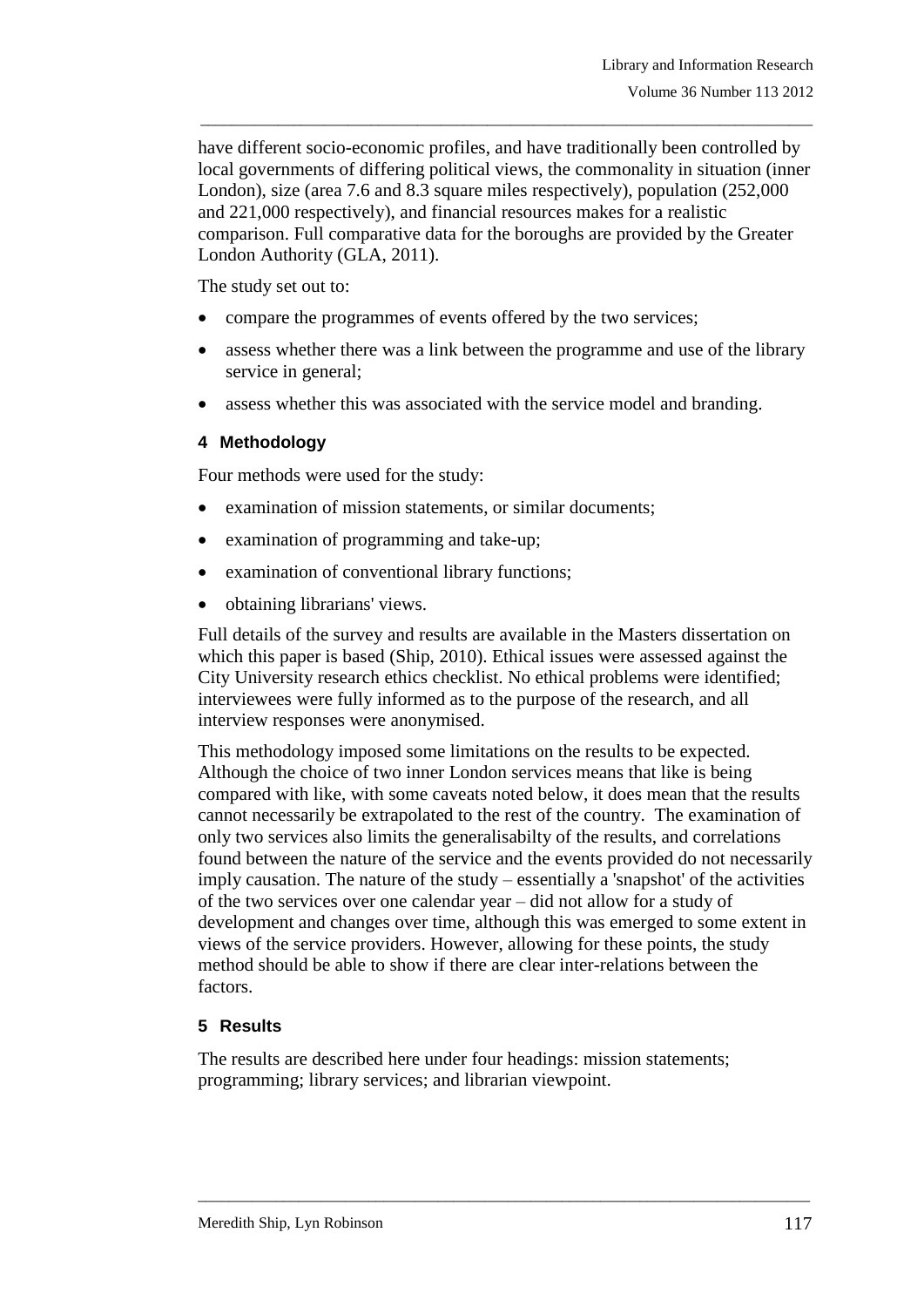#### **5.1 Mission statements**

A direct comparison was not possible, since the Westminster service does not have a public formally stated mission statement.

\_\_\_\_\_\_\_\_\_\_\_\_\_\_\_\_\_\_\_\_\_\_\_\_\_\_\_\_\_\_\_\_\_\_\_\_\_\_\_\_\_\_\_\_\_\_\_\_\_\_\_\_\_\_\_\_\_\_\_\_\_\_\_\_\_\_\_\_\_\_\_\_\_\_\_\_\_\_\_

Tower Hamlets, by contrast, has a detailed mission statement for its libraries, set out initially in a report aimed at revitalising the service (Tower Hamlets, 1999), which launched the, at the time controversial, restructuring and rebranding of the service, most notably signified by its striking new Idea Store buildings (Wills, 2003). This specified, *inter alia*, that:

*"The Idea Stores will be the first place that people will go to for information about any aspect of their lives and to gain new skills. They will offer library and lifelong learning facilities in an integrated and attractive way."*

*"The Idea Stores will also be located in a different way – at the heart of our neighbourhood shopping centres, near or beside supermarkets wherever possible."* 

*"The primary objective of Idea Stores will be to empower individuals to help themselves, whether it be learning to read, pursuing hobbies, becoming more employable, learning about healthy living or seeking a job."* 

*"Just as importantly, they will also be places where people go to have fun, participate in cultural activities, meet friends and relax. Idea is about the whole person. As much emphasis will be placed on bringing the community together in a stimulating environment as on information and learning."* 

*"The Idea Store network has been deliberately planned to maximise use. ...This ambitious plan has two simple but ambitious targets. It is conservatively estimated that the completed network will double the number of visits to libraries to approximately 2m visits per year. It is conservatively estimated that it will double the number of people engaged in lifelong learning to a minimum of 12000."* 

After ten years, Tower Hamlets updated the Idea Store strategy and mission statement. Whereas the original mission of the Idea Store was to create an integrated library, learning, entertainment and information hub, the revised mission sets out to improve the Idea Store service model by strengthening core library services, as well as by focussing more explicitly on the goal of becoming library, learning, and information resource centres for employability and healthy living (Tower Hamlets, 2009).

The development and updating of the Idea Store mission statements is an indication of a commitment to refresh the public library service in order to ensure that its libraries meet the evolving needs of borough residents, and in particular to ensure the integration of functions and services.

The fact that the Westminster public library service lacks a mission statement does not imply a lack of direction, still less a weak service offer; this service is rightly regarded as one of the strongest library services in inner London. Lack of such an explicit statement may, however, limit the potential for developing and extending services beyond current provision.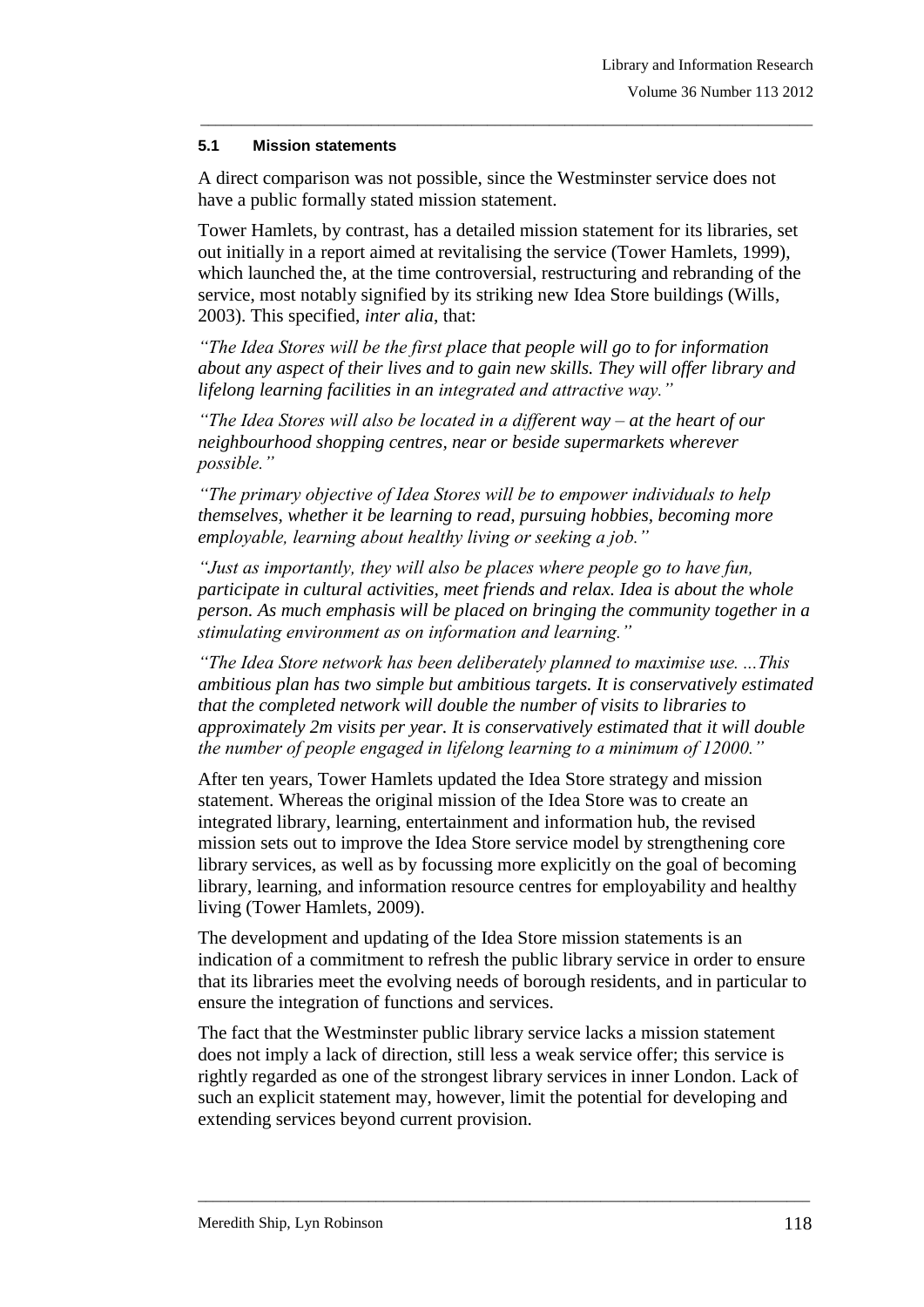### **5.2 Programming**

The original intention was to compare all events and programming in the two services over the same calendar year period. Inconsistencies in the data available meant that this was not feasible, and the study compared two slightly different time periods, for which the most complete data were available for each service; full details are given in Ship (2010).

\_\_\_\_\_\_\_\_\_\_\_\_\_\_\_\_\_\_\_\_\_\_\_\_\_\_\_\_\_\_\_\_\_\_\_\_\_\_\_\_\_\_\_\_\_\_\_\_\_\_\_\_\_\_\_\_\_\_\_\_\_\_\_\_\_\_\_\_\_\_\_\_\_\_\_\_\_\_\_

Westminster maintains an archive of library events, but this is deliberately selective and representative, rather than complete. Furthermore, although the nature of the events is usually clear, some are categorised by uninformative designators, such as EVENT or OTHER. The archive is structured by financial year, and therefore data were taken from the most recent period available, April 2009 to March 2010. Archive data was augmented by details of additional events provided by each of the borough's libraries, and particular attention focused on the 'regular events' being offered in June 2010. The number of participants at events is recorded, though not always completely or consistently.

Tower Hamlets does not maintain any archive of library events; systematic recording began only recently, and is also incomplete. Information on lifelong learning events in libraries is recorded separately, and structured by academic year. Data from these two sources were therefore combined for the most recent period available, September 2009 to August 2010; again, 'regular events' advertised in June 2010 were enumerated completely. During the period of study, attendance at events was not recorded systematically.

Despite the somewhat incomplete and inconsistent nature of the available data, it was possible to produce an informative comparison of the events in the two services, since the data point to consistent trends, similarities and distinctions.

The numbers of events, and of participants, are substantial. The Westminster archive, noted above as incomplete, records 8,149 library events in 2008/09, which were attended by 174,081 people and in 2009/10, 11,500 events and programmes, attended by 227,463 people.

Both services offer a range of 'traditional' library and book-related events, such as reading groups, writing classes, homework clubs, and children's storytelling events, and both participate in nationally organised events such as Summer Reading Challenge, Black History Month and National Health Awareness campaigns. Apart from educational courses, noted below, both also offer innovative engagement events, such as musical and theatrical performances, Jobseeker support, and ICT training.

A difference between the two services is the extent to which lifelong learning courses and events took place in libraries. Westminster has extensive adult education with several hundred courses offered, but only a very small number were based in libraries, with little evident formal interaction or synergy between library and education provision. By contrast, of the similar number of courses offered in Tower Hamlets, nearly a third (288/800) were provided in one of the four Idea Stores.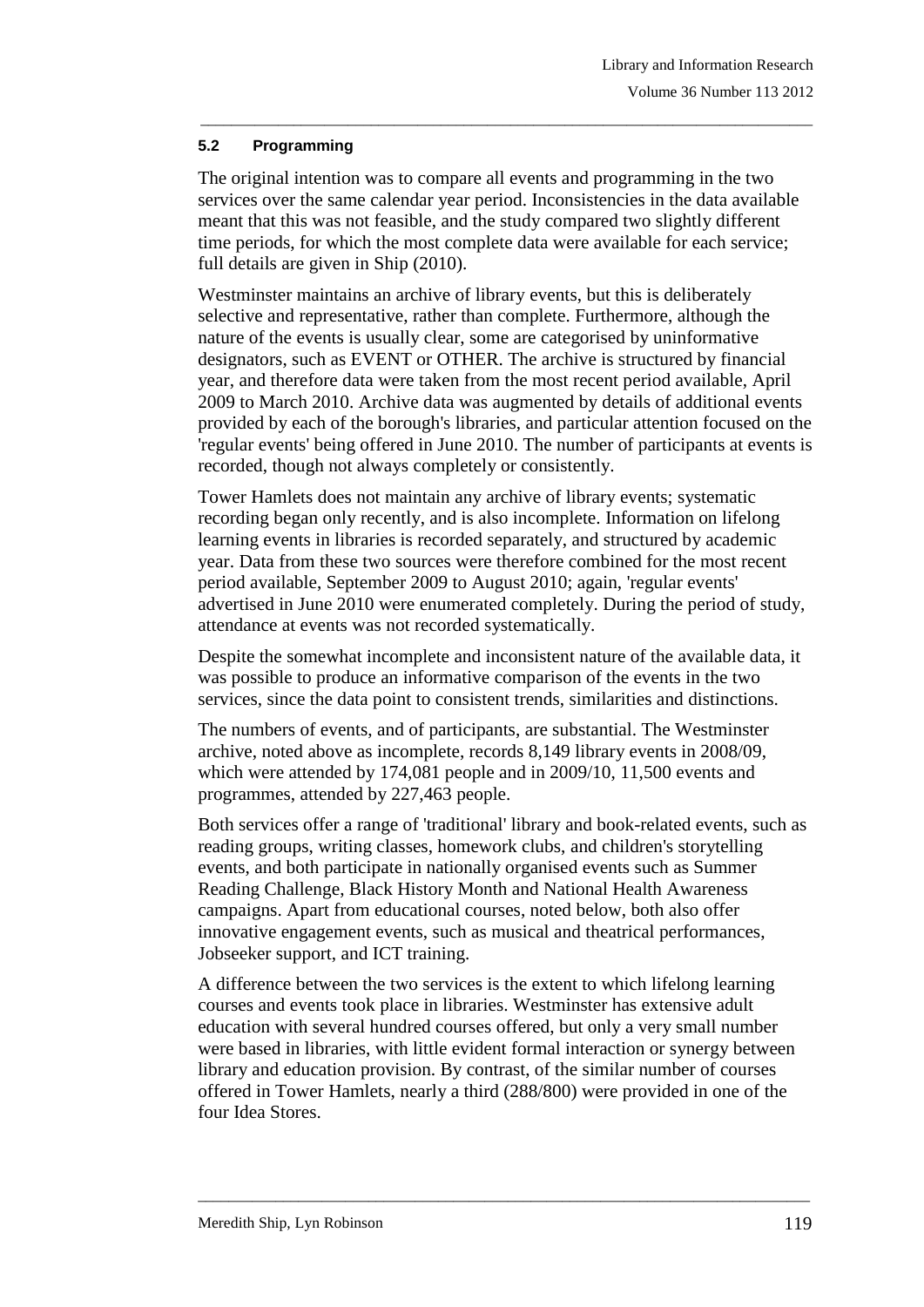A comparison of the situation in the two services can be made by distinguishing their provision as engagement and traditional, and free or fee-paying. The percentages quoted in Tables 1, 2, 3 and 4 should not be regarded as exact, since there is some extrapolation to allow for incomplete data, and the boundaries between traditional and engagement events are not clearly fixed, but the general picture emerges clearly.

\_\_\_\_\_\_\_\_\_\_\_\_\_\_\_\_\_\_\_\_\_\_\_\_\_\_\_\_\_\_\_\_\_\_\_\_\_\_\_\_\_\_\_\_\_\_\_\_\_\_\_\_\_\_\_\_\_\_\_\_\_\_\_\_\_\_\_\_\_\_\_\_\_\_\_\_\_\_\_

|                                   | <b>Traditional</b><br>and free | <b>Engagement</b><br>and free | <b>Traditional</b><br>and fee-based | <b>Engagement</b><br>and fee-based | <b>Total</b><br><b>Events</b> |
|-----------------------------------|--------------------------------|-------------------------------|-------------------------------------|------------------------------------|-------------------------------|
| <b>Special</b><br>Events/<br>year | 30%                            | 69%                           | 0%                                  | 1%                                 | 108/yr                        |
| Regular<br>Events/<br>month       | 38%                            | 60%                           | 0%                                  | 2%                                 | 95/mo                         |

**Table 1: Westminster Special and Regular Library Events**

|                             | <b>Traditional (Free &amp; Fee-based)</b> | <b>Engagement (Free &amp; Fee-</b><br>based) |
|-----------------------------|-------------------------------------------|----------------------------------------------|
| <b>Special Events/year</b>  | 30%                                       | 70%                                          |
| <b>Regular Events/month</b> | 38%                                       | 62%                                          |
| <b>Total Events/year</b>    | 37%                                       | 63%                                          |

**Table 2: Traditional vs. Engagement Events (Westminster)**

|                                | <b>Traditional</b><br>and free | <b>Engagement</b><br>and free | <b>Traditional</b><br>and fee-based | <b>Engagement</b><br>and fee-based | <b>Total</b><br><b>Events</b> |
|--------------------------------|--------------------------------|-------------------------------|-------------------------------------|------------------------------------|-------------------------------|
| <b>Special</b><br>Events/year* | 16%                            | 44%                           | 0%                                  | 39%                                | $645$ /year                   |
| Regular<br>Events/month        | 47%                            | 50%                           | 0%                                  | 3%                                 | $64/m$ onth                   |

\* Due to rounding, not all categories add up to 100%

## **Table 3: Tower Hamlets Special and Regular Library Events**

|                             | <b>Traditional (Free &amp; Fee-based)</b> | <b>Engagement (Free &amp; Fee-</b><br>based) |
|-----------------------------|-------------------------------------------|----------------------------------------------|
| <b>Special Events/year</b>  | 16%                                       | 84%                                          |
| <b>Regular Events/month</b> | 47%                                       | 53%                                          |
| <b>Total Events/year</b>    | 33%                                       | 67%                                          |

\_\_\_\_\_\_\_\_\_\_\_\_\_\_\_\_\_\_\_\_\_\_\_\_\_\_\_\_\_\_\_\_\_\_\_\_\_\_\_\_\_\_\_\_\_\_\_\_\_\_\_\_\_\_\_\_\_\_\_\_\_\_\_\_\_\_\_\_\_\_\_\_\_\_\_\_\_\_\_

**Table 4: Traditional vs. Engagement Events (Tower Hamlets)**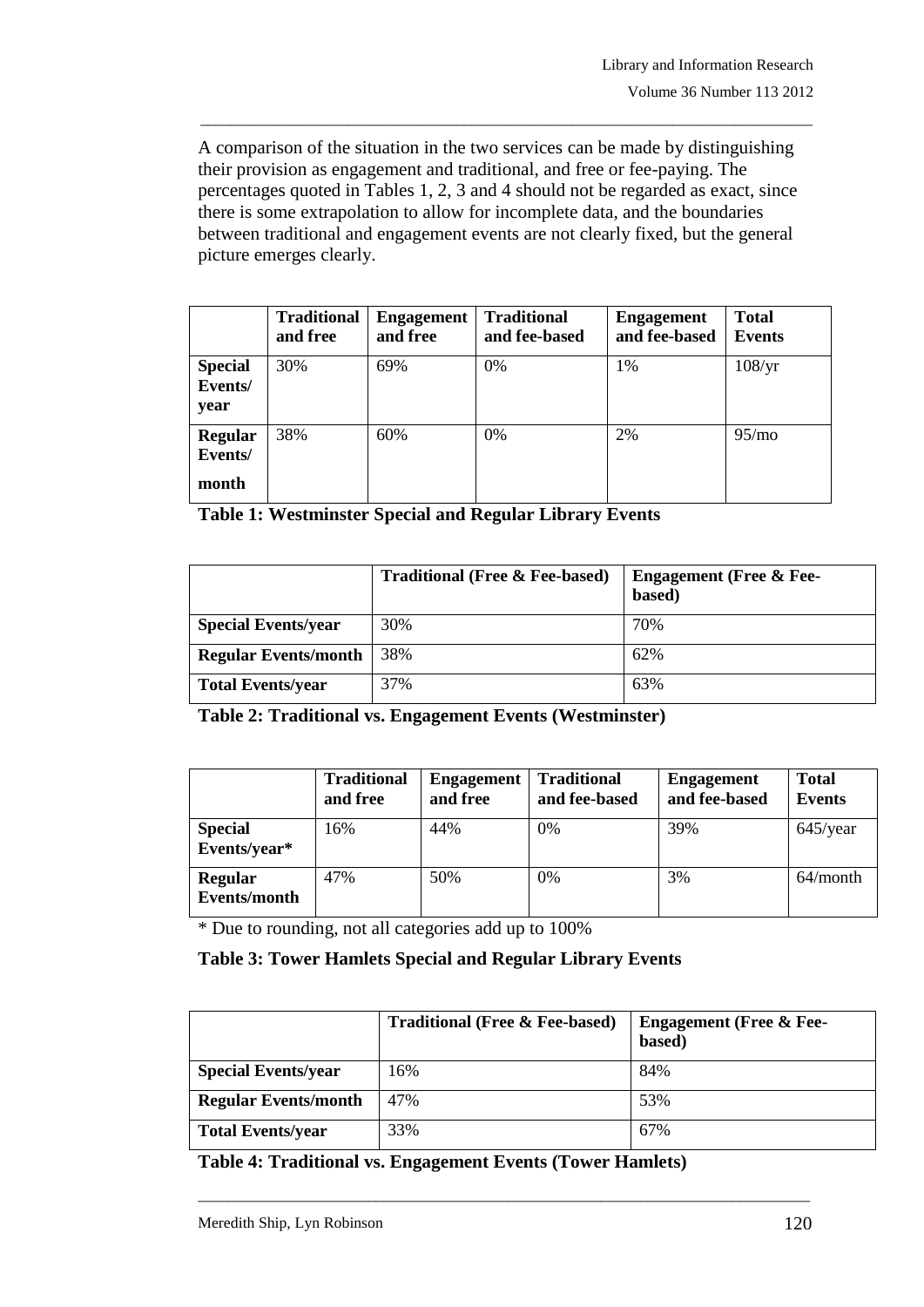Perhaps the most notable feature is that for both services, 'engagement' events outnumber 'traditional', the proportions being quite similar.

\_\_\_\_\_\_\_\_\_\_\_\_\_\_\_\_\_\_\_\_\_\_\_\_\_\_\_\_\_\_\_\_\_\_\_\_\_\_\_\_\_\_\_\_\_\_\_\_\_\_\_\_\_\_\_\_\_\_\_\_\_\_\_\_\_\_\_\_\_\_\_\_\_\_\_\_\_\_\_

One clear difference is the contrast between the numbers of special events offered by the two library services. Between April 2009 and March 2010, the Westminster libraries hosted 108 special events. By contrast, Tower Hamlets hosted 645 special events between September 2009 and August 2010. The inclusion of Idea Store Learning Courses in the count of special events held by the library during the period under review has contributed to the impressive number of special events offered by Tower Hamlets public libraries in a single year. However, even if the 288 Idea Store Learning Courses are removed from the equation, Tower Hamlets still offered 357 unique special events during the course of a single year, considerably exceeding Westminster's total. By definition, special events programming is more flexible and adaptable than regular and repeated events, and may enable the capturing of the attention of a wider spectrum of potential library visitors and users.

An apparent difference between the special events offerings of Westminster and Tower Hamlets relates to whether or not the library services charge for their special events. Only one of Westminster's 108 special events required attendees to pay an admission fee; this event, a live concert held in the library, was categorised as an engagement event. Of the 645 special events hosted by Tower Hamlets libraries in a single year, 39% charged a fee. Only one of these events – a writing workshop - was categorised as traditional event. The remainder of Tower Hamlets' fee-based events were Idea Store Learning Courses which have been categorised as engagement events; the equivalent in Westminster would be the responsibility of education services, instead of the library. A Tower Hamlets librarian noted that most of their library events were:

### *"free and should remain so [because Tower Hamlets is] committed to access and inclusion in a borough with high levels of poverty and illiteracy".*

The difference here is therefore more apparent than real.

### **5.3 Library services**

In order to gain an insight into the use of conventional library services in the two boroughs, data from the library statistics compiled by the Chartered Institute of Public Finance and Accountancy (CIPFA) were analysed. These give, for each London borough, a breakdown of active library members, library visits, book issues, and net service expenditure.

Since the latest available CIPFA data referred to the situation a year before the first programming data, a direct comparison was not possible. However, the data do show the general picture, as it has changed over time, from the initiation of CIPFA data in 1996. The full data and analysis may be found in Ship (2010).

The data show Westminster to have been the first- or second-ranked among inner London boroughs for book loans, library visits and library expenditure through the period from 1996, and top-ranked in the latest available figure.

Tower Hamlets, by contrast, has recorded a lower, and generally declining, rate of book loans and active borrowers; in the latest available figures, book loans were at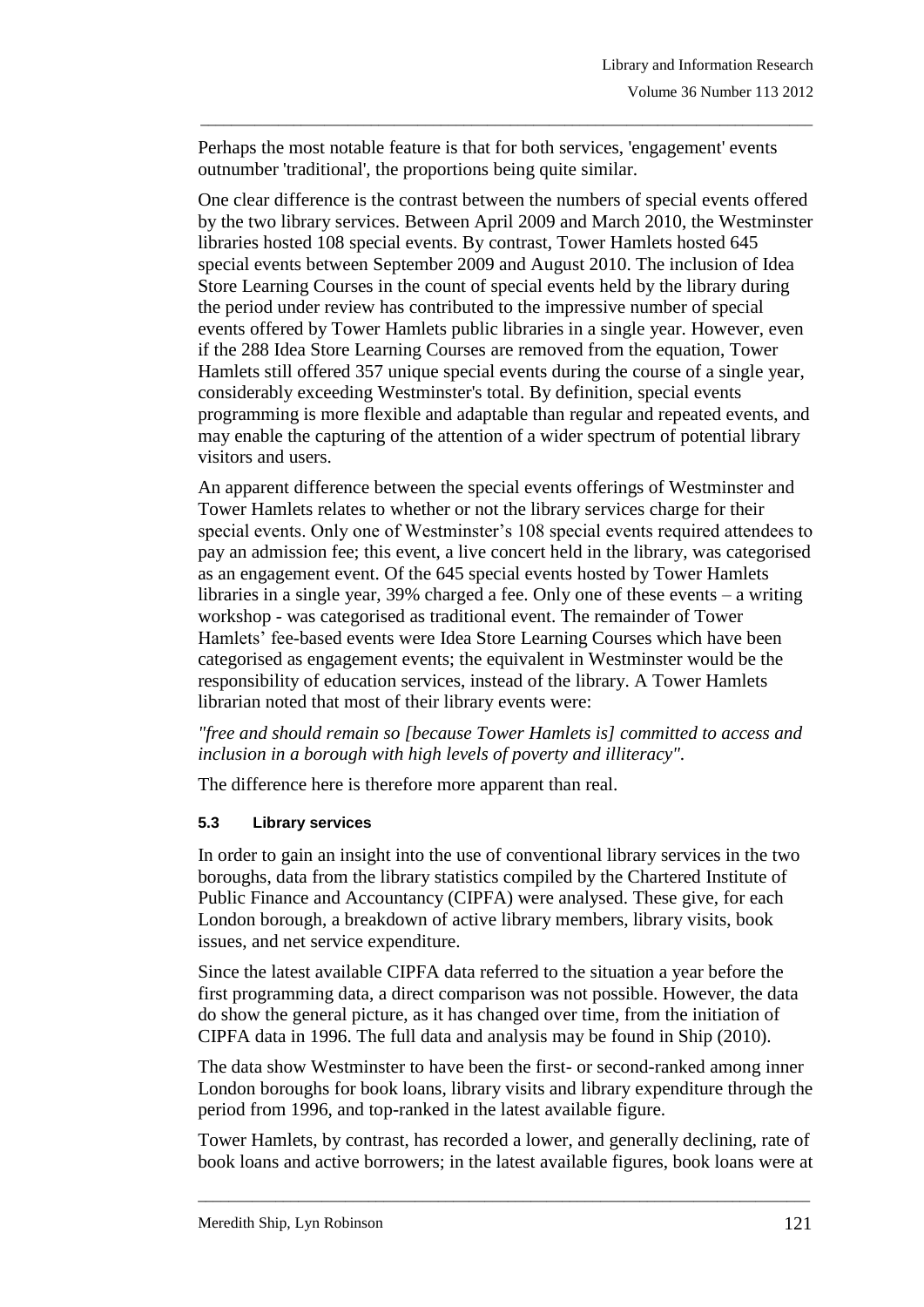their lowest point in the thirteen year period covered by the data, and the service ranked sixth among the boroughs. Visitor numbers, however, starting from a very low point, have increased steadily; in 2002, Tower Hamlets ranked last among the inner London borough, while in 2008, it was second only to Westminster. Expenditure has similarly increased, from last place at the beginning of the period, to second place in 2008.

\_\_\_\_\_\_\_\_\_\_\_\_\_\_\_\_\_\_\_\_\_\_\_\_\_\_\_\_\_\_\_\_\_\_\_\_\_\_\_\_\_\_\_\_\_\_\_\_\_\_\_\_\_\_\_\_\_\_\_\_\_\_\_\_\_\_\_\_\_\_\_\_\_\_\_\_\_\_\_

These data illustrate the profiles of the two services. Westminster has always resourced its libraries well, and has consistently maintained high-levels of use. Tower Hamlets, starting from a very low point in terms of resourcing and use, has seen increased resources rewarded by an increase in visits, but not – at least in the latest available data – by a corresponding increase in the traditional measures of public library use.

#### **5.4 Librarian viewpoint**

The views of staff of both services were sought, to better establish the context of the data collected, and to get the personal views of librarians on its significance. A set of questions was circulated to staff, and responses channelled via one individual, from whom further information and clarification was obtained. While by no means a formal survey of service providers, this gave valuable background information and perspectives.

In both cases, there was agreement that programmes and events were planned in support of the library's mission.

For Westminster, lacking a library mission statement, and also without any formal policy document on programming, this meant: "[supporting] reader development, learning and children's activities"; "[helping to] increase customer visits, promote reading and learning, and contribute to building the library's membership base"; "adding to the community activity in an area"; and "[making] our libraries more interesting and exciting places to visit".

These were seen as very much in line with the traditional role of the public library, and the idea of the library as 'leisure, learning and entertainment hub of the community' was complementary:

*it is essential that libraries actively encourage their community to use the resources rather than to expect the numbers who simply borrow books to justify the expenditure.*

For Tower Hamlets, library events and programmes contribute to objectives of the overall mission statement: learning, social cohesion, free access to information, and the provision of a safe and quality environment. However, as with Westminster, there is no policy document specifying how these are implemented in practice. It was taken to include:

#### *[promoting] the services offered by the library, raising cultural awareness, supporting reader development, and responding to national initiatives.*

Given that the idea was largely pioneered in Tower Hamlets, it is not surprising that there was agreement about the 'community hub' status for the public library: "this is the way forward". However, there was recognition that this must be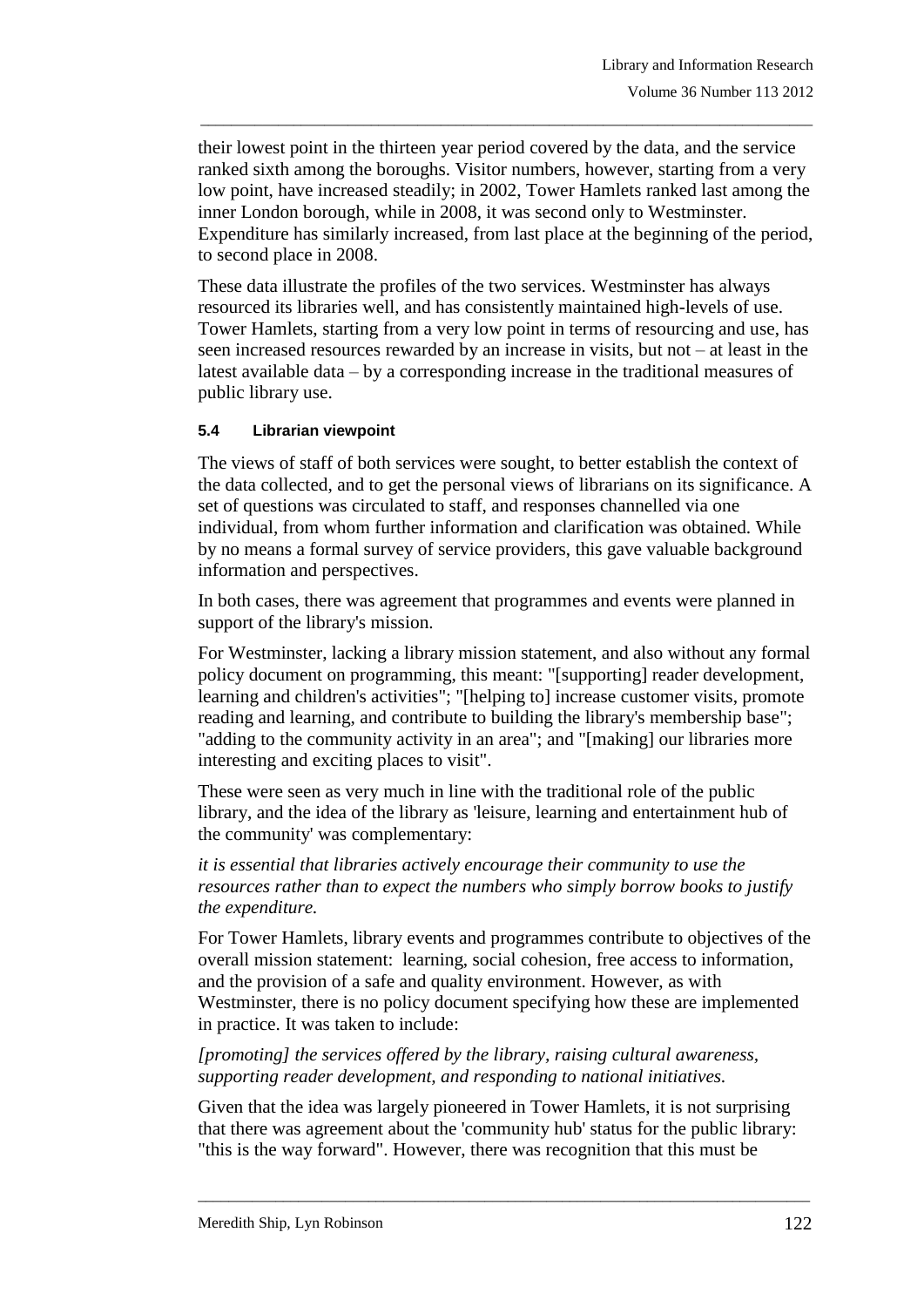thoughtfully implemented, in order to avoid alienating some of the library's customer base. Not all patrons look for the same atmosphere, and many Tower Hamlet's users regret the loss of the traditional library 'quiet space'.

\_\_\_\_\_\_\_\_\_\_\_\_\_\_\_\_\_\_\_\_\_\_\_\_\_\_\_\_\_\_\_\_\_\_\_\_\_\_\_\_\_\_\_\_\_\_\_\_\_\_\_\_\_\_\_\_\_\_\_\_\_\_\_\_\_\_\_\_\_\_\_\_\_\_\_\_\_\_\_

The main weaknesses in Westminster's provisions were perceived as due to a limited events budget, and a shortage of suitable spaces; only two library branches have an events room. Tower Hamlets, with its Idea Store buildings designed with events in mind, is better off in this respect. Perceived weaknesses in provision there were that "the events have not always been related to core activities, nor have [they] always been signposting to another activity/service". In their recent report, there is the acknowledgement that integration of learning and library services has not been as seamless as intended, and this aspect should be improved (Tower Hamlets, 2009).

The Westminster librarians noted that their engagement programming was generally better supported than more traditional library events, with learning events particularly appreciated. Although Westminster's library staff make a point of promoting library materials whenever possible during events, Westminster has no formal mechanism for determining whether events stimulate book borrowing, and other use of library materials.

At Tower Hamlets, the success in attracting large numbers of attendees, particularly to engagement events is clear, but the comment was made that both engagement and traditional programming serve patron needs in different ways, and both should be continued. The importance of continually reviewing, evaluating and revising programming was emphasised, although a weakness was noted in that the service "have not made clear what our objectives have been in organising an event and have not therefore measured outcomes". A link between events and the loan of library materials is difficult to prove in most cases, although a librarian confidently asserted that events such as Summer Reading Challenge for children encourage major increases in book issues.

Future prospects for programming at Westminster are clearly dependent on financial issues; staff envisage them continuing at the same level, with a likelihood that more learning events will be arranged. For Tower Hamlets, funding is similarly the determining issue. There is currently a process of developing more book-based activities, with a particular effort to ensure that "all children's activities [will be focused] around books and reading", and generally to increase "focus on core services of reader development and information". Immediate action on this includes an increase in the number of book groups, and the planning of a literary festival.

These latter responses seem to show a striking degree of convergence between the services, as Westminster seeks to arrange more activities categorised as innovative engagement, while Tower Hamlets moves back towards more traditional core library concerns.

### **6 Discussion**

Given the limitations of this study, acknowledged above, its conclusions must be tentative. There can be no attempt to conclude that one model of service is 'best',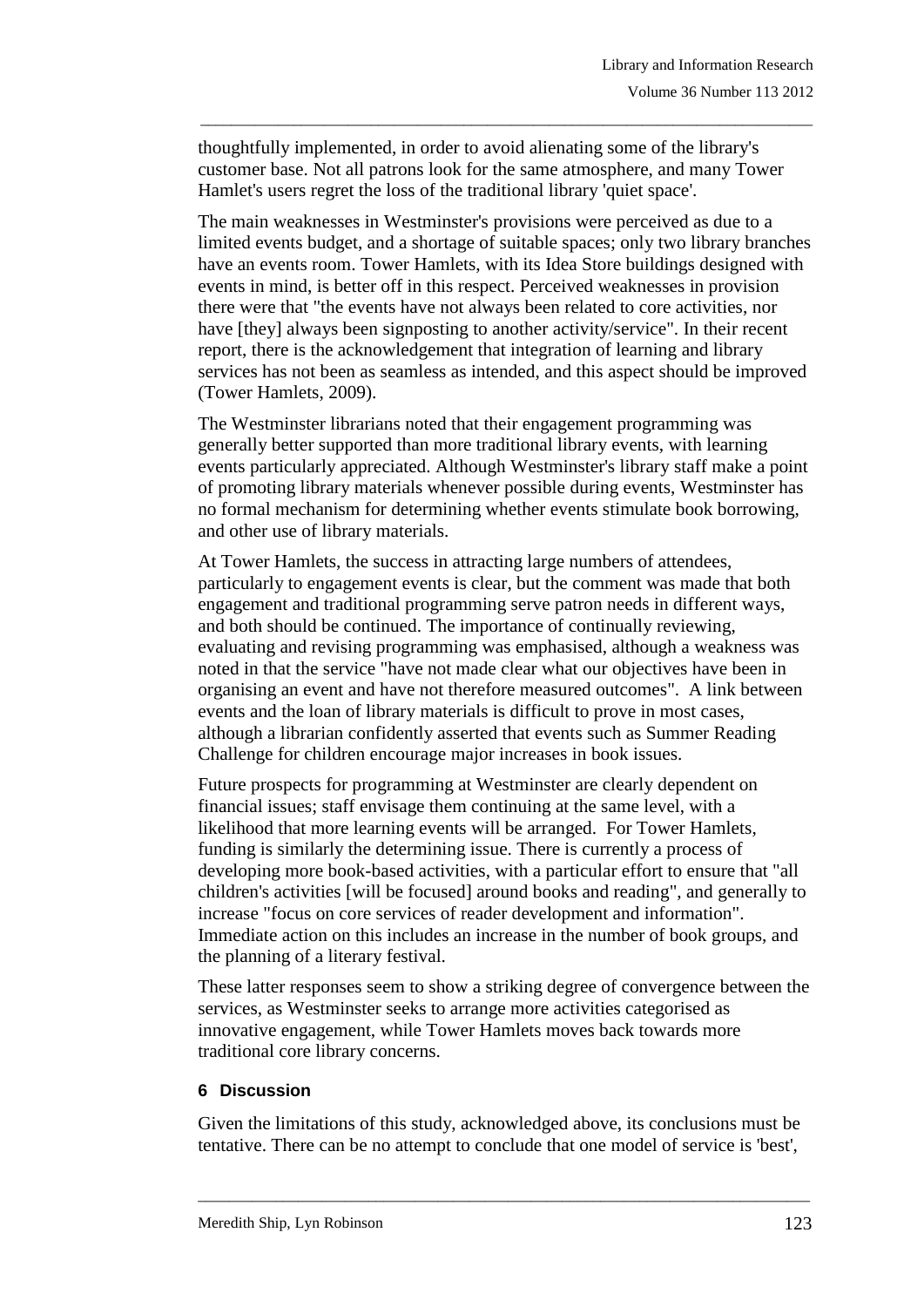even if such a judgement were meaningful, still less any recommendation for all to adopt: as Murison (1988, ix) reminds us:

\_\_\_\_\_\_\_\_\_\_\_\_\_\_\_\_\_\_\_\_\_\_\_\_\_\_\_\_\_\_\_\_\_\_\_\_\_\_\_\_\_\_\_\_\_\_\_\_\_\_\_\_\_\_\_\_\_\_\_\_\_\_\_\_\_\_\_\_\_\_\_\_\_\_\_\_\_\_\_

*only when a particular library area's nature and needs have been thoroughly surveyed can a plan of priorities… be drawn up for its community.*

(Murison, 1988, ix)

Indeed, one important lesson emerges in these limitations. The inconsistent and incomplete record keeping which made this study less rigorous than might have been, must also affect internal service evaluation and inter-service comparison. Standardised data sets are essential if such performance analyses, which are increasingly regarded as vital, are to be of maximum value.

The desirability of clear mission statements or similar documents, as advocated by commentators such as McMenemy (2009) appears undeniable, particularly in justifying the integration of, for example, library and learning services. Yet in both these services – one with a definite overall mission statement and one without – there was a lack of policy directive at the operational level. Mission statements and the like are only worthwhile if they 'trickle down' into practical policies on the ground.

Westminster, operating a traditional service model, has consistently performed better than Tower Hamlets by the usual measures of library service, although its visitor numbers have declined over the years; while the investment in the Idea Store rebranding has greatly increased use in the sense of visitor numbers in Tower Hamlets, it has not as yet greatly increased take-up for core library services. Whether the increased financial resources might have had a similar effect if used on a more conventional service, it is impossible to say. Indeed, the proper measure of service effectiveness, and how book borrowing is to be weighed against attendance at library events, is a vexed question, calling to mind the long-standing debate about the leisure role of public libraries (Snape 1995, Black 1996, Usherwood 2007). The controversy continues more recently, with Leadbeater (2003) being an example of those advocating the primacy of general and cultural usage, whilst Coates (2004) might be seen as an example of those favouring a focus on books. The results of this study might, perhaps, suggest that this is an empty argument; the answer is surely 'both'.

Now that its libraries have successfully implemented an engagement service model – although, as noted above, one which has antecedents in UK public library history – Tower Hamlets views core library services as the next growth area for boosting the use of its public library and lifelong learning services. The message to be found here is that while an engagement service model does work to capture the imagination of potential library users and to encourage wider use of library and lifelong learning services, the core offer of services which set libraries apart from other institutions, must always be of high quality.

## **7 Conclusion**

Despite the numerous media comments for and against the Idea Store model, this study is one of the few critical analyses and comparisons of such services so far reported. Radical redevelopment of public library services along Tower Hamlets'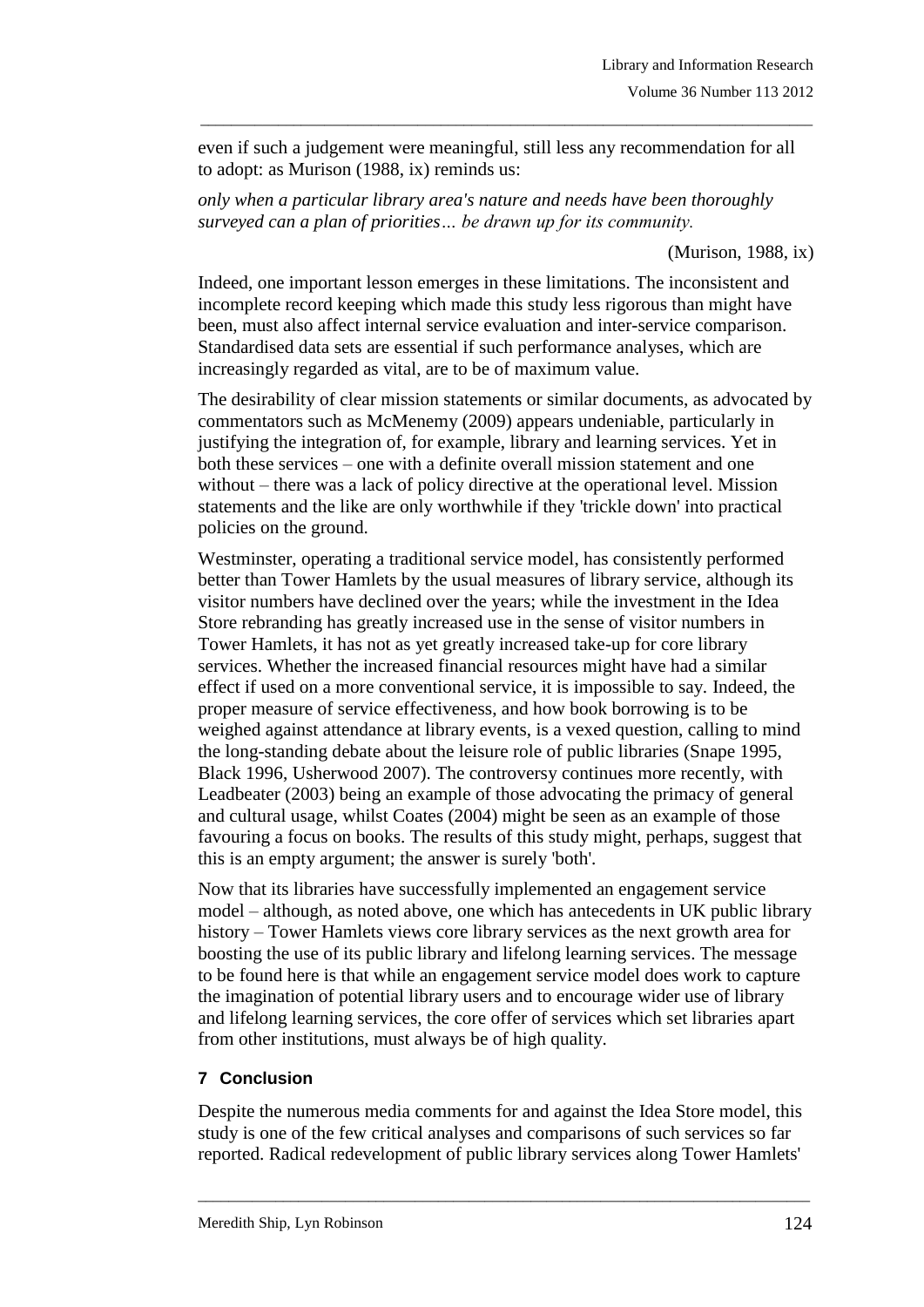lines may not be possible, desirable or necessary, for all public libraries. It seems that it may be, however, particularly in its integration of library and learning services, and in its provision of special programming, a constructive point of departure for other authorities seeking to revitalise their public library provision, particularly if increasing usage is the first priority.

\_\_\_\_\_\_\_\_\_\_\_\_\_\_\_\_\_\_\_\_\_\_\_\_\_\_\_\_\_\_\_\_\_\_\_\_\_\_\_\_\_\_\_\_\_\_\_\_\_\_\_\_\_\_\_\_\_\_\_\_\_\_\_\_\_\_\_\_\_\_\_\_\_\_\_\_\_\_\_

### **References**

Begg, R. (2009) Death or diversification: The use of space in public library buildings. *Aslib Proceedings*, **61**(6), 619-635.

Black, A. (1996) *A new history of the English public library: social and intellectual contexts, 1850-1914*. Leicester: Leicester University Press.

Cassell, K.A and Weibel, K. (2007) Public library response to women and their changing roles revisited. *Library Trends*, **56**(2), 303-327.

Clarke, M. (2007) At the hub? *Public Library Journal*, **22**(1), 27-28.

Coates, T. (2004) *Who's in charge?: Responsibility for the public library service*. London: Libri Trust.

DCMS (2010) *A modernisation review of public libraries: a policy statement*. London: Department of Culture, Media and Sport.

GLA (2011) *London Borough Profiles*. London: Greater London Authority Intelligence Unit [Online]. URL:

<http://data.london.gov.uk/datastore/package/london-borough-profiles> [accessed 13.06.12].

Hood, D. and Henderson, K. (2005) Branding in the United Kingdom public library service. *New Library World*, **106**(1/2), 16-28.

Joliffe, H. (1968) *Public library extension activities*. 2<sup>nd</sup> Ed. London: Library Association.

Kelly, T. (1973) *A history of public libraries in Great Britain, 1845-1965*. London: Library Association.

Koontz, C. and Gubbin, B. (2010) IFLA Public Library Service Guidelines. 2<sup>nd</sup> Ed. IFLA Publications No. 147, Berlin: De Gruyter Saur.

Leadbeater, C. (2003) *Overdue: how to create a modern public library service*. London: Demos [Online]. URL: <http://www.demos.co.uk/publications/overdue> [accessed 31.10.12].

Leyland, E. (1938) *The wider public library*. London: Grafton.

McMenemy, D. (2000) *Public libraries and social exclusion: the historical legacy*. Working Paper No. 2 [Online]. URL: <http://eprints.rclis.org/bitstream/10760/7119/1/vol3wp2.pdf> [accessed 31.10.12].

McMenemy, D. (2009) *The public library*. London: Facet.

Murison, W.J. (1988) *The public library: its origins, purpose and significance.* 3<sup>rd</sup> Ed. London: Bingley.